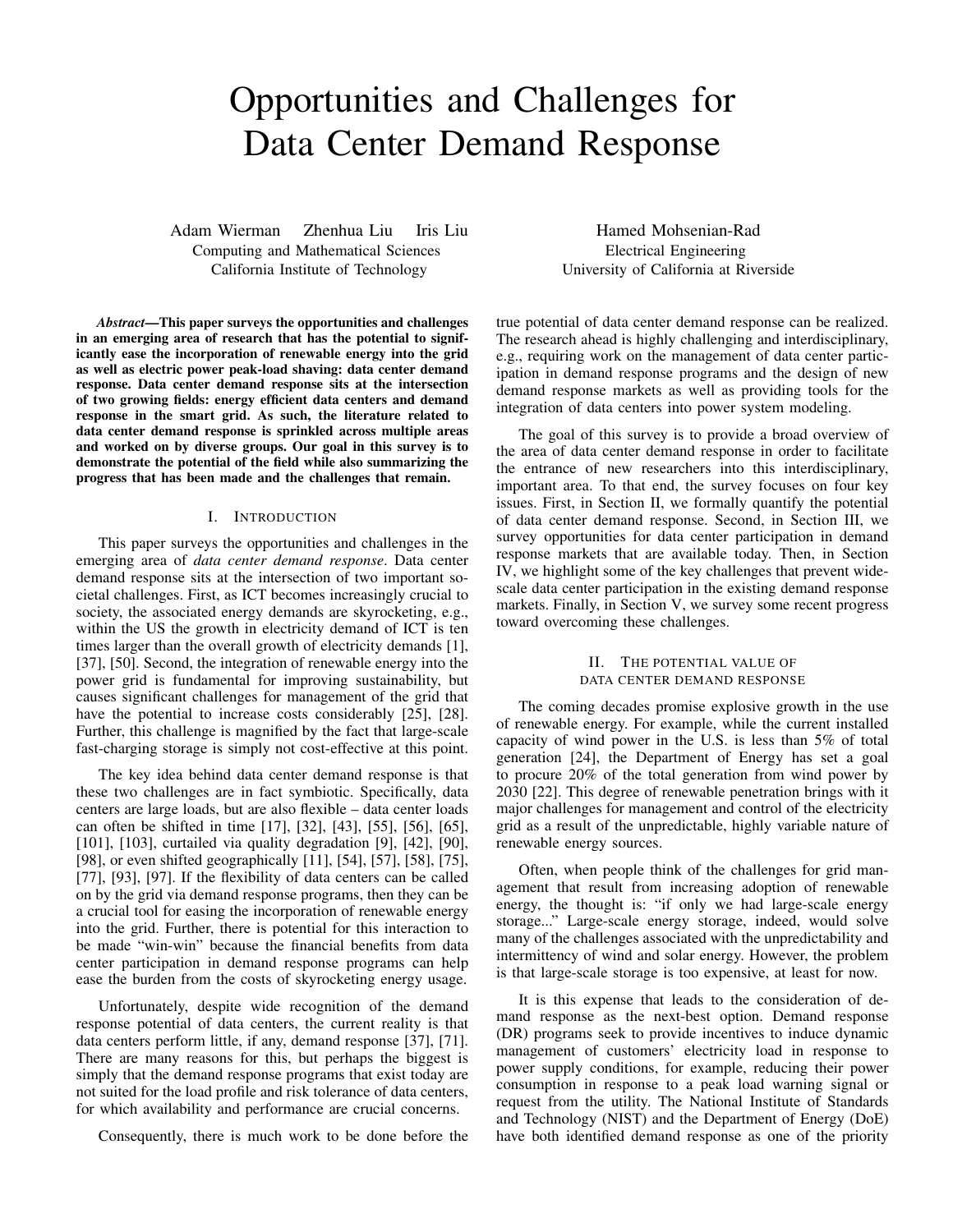areas for the future smart grid [23], [70]. Further, the National Assessment of Demand Response Potential report has identified that demand response has the potential to reduce up to 20% of the total peak electricity demand in the U.S. [31].

In this paper, our goal is to highlight that *data centers* represent a particularly promising industry for the adoption of both traditional and advanced demand response programs.

## *A. Why data centers?*

Our focus on data centers stems from the fact that they are particularly well-suited for participation in demand response programs. To see this, note that, first and foremost, data centers represent *very large loads* for the grid. In 2011, they consumed approximately 1.5% of all electricity worldwide. Some individual data centers can consume up to 50 MW, or more [1], [37], [71]. Further, the energy consumption of data centers is *growing quickly*, by approximately 10-12% per year [1], [37], [50]. This growth is crucial for keeping pace with the growth of renewable adoption predicted for the coming years.

Another important aspect about data centers that makes them well-suited for demand response programs is that they are *extremely flexible loads*. Data centers are highly automated and monitored, e.g., the power load and state of IT equipment and cooling facilities can be continuously monitored and panoramically adjusted. For example, recent empirical studies by Lawrence Berkeley National Laboratory (LBNL) has quantified the flexibility in power usage of four data centers under different management approaches [37], [38]. They found that 5% of the load can typically be shed in 5 minutes and 10% of the load can be shed in 15 minutes; and that these can be achieved *without* changes to how the IT workload is handled, i.e., via temperature adjustment and other building management approaches. Further, if workload management approaches are used, the degree of flexibility can be even larger, without additional time needed to shed the load.

A large body of research has recently gone into the design of such approaches to exploit the power consumption flexibility of data centers. Some of the major opportunities for flexible management of data center power demand are the following:

- *Capacity right-sizing*: Over the past decade there has been a large amount of attention given to the design of hardware and algorithms that can adapt energy usage to create "power proportional" systems, that use power in proportion to the utilization of the computing system. Such designs focus on speed-scaling [8], [16], [26], [82], [84], [94], power-capping [15], [32], moving servers into and out of power saving modes [43], [55], [63], [65], [103], and many other features.
- *Load shifting*: Data centers typically have a mixture of workloads. Some are inflexible, i.e., delay intolerant, but many are delay tolerant. For delay-tolerant workload, it is possible to shift work in time to run when renewable or cheaper energy is available, among other things. Many algorithms have been proposed to accomplish this sort of load shifting over time in different circumstances [17], [39], [56], [101].
- *Quality degradation*: In addition to load shifting, another flexibility data centers have is "load shedding", which is typically associated with quality degradation of some form, with possible consideration of quality-of-service (QoS) requirements and servicelevel-agreements (SLAs). E.g., when serving ads, a data center can use less energy by targeting adds less effectively. This tradeoff can be exploited to reduce energy costs or reduce brown energy usage, among other things [9], [35], [36], [42], [90], [98].
- *Geographic load balancing*: Many Internet-scale systems depend on a number of geographically distributed data centers. Thus, in addition to flexibility within a data center, they have geographical flexibility about the data center location at which they can serve a given workload. This so-called "geographical load balancing" has been shown to be effective in reducing energy costs and improving the efficiency of local renewable energy at data centers, among other things [11], [34], [54], [57], [58], [67], [75], [77], [93].

In addition to flexibility in the workloads, data centers typically have large scale energy storage on-site in order to provide backup power for their servers [40], [86]. Moreover, they typically also have a backup generator on site in case of extreme failures [61], [71]. Both of these can provide additional opportunities for data centers to have flexibility in the amount of energy that is drawn from the grid.

This diversity of options for achieving flexible energy usage highlighted above, combined with the large peak demands of data centers, makes them an extremely attractive target for demand response programs. To quantify the potential for such participation, we contrast data center demand response and conventional energy storage in following.

## *B. Data centers demand response versus energy storage*

Given the view of demand response as an alternative to conventional energy storage and the attractiveness of data centers as demand response targets, it is natural to try to quantify the potential value of data center demand response participation in terms of the amount of storage it is "equivalent" to. This comparison is the goal of this section. In particular, we ask:

## *How much (optimally placed) energy storage can a data center replace by participating in demand response?*

To provide insight into this question, we focus on the *potential* of data center demand response, and so do not model market factors that lead to inefficiency. Rather, we assume that the load serving entity can call on the data center and storage as needed, and the data center will respond exactly as requested.

We present two case studies in this regard. The first follows [59] and the second is novel.

In both cases we study a situation where a distribution network has a large-scale solar installation. Either a large-scale storage facility or a data center helps manage the intermittency of the solar installation. The two case studies differ primarily in the metric of interest for the load serving entity. In the first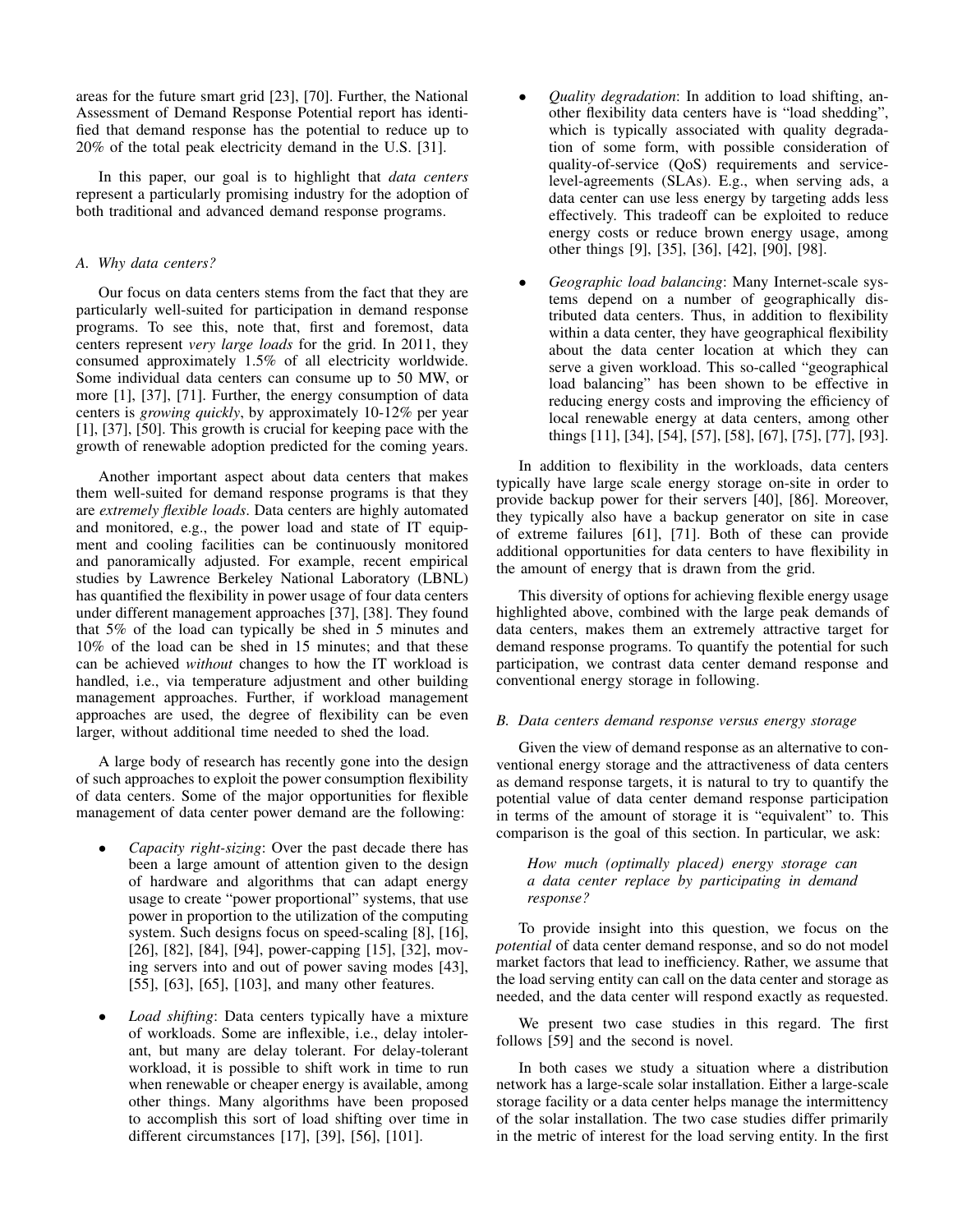

Fig. 1. SCE 47 bus network.



Fig. 2. IEEE 14 bus network.

case study, we focus on limiting the *voltage violation frequency* and in the second we focus on *minimizing cost*.

Throughout, we adopt the models of data center flexibility and energy storage management used in [5], [54], [61], [64], which is based on industry traces from Facebook and Google. Additionally, in order to model a solar installation placed within a power distribution network, we use solar irradiance data from Los Angeles, CA in February 2012 [45] to alter the power load at the bus where the solar (PV) generation is located. Due to space constraints (and for readability), we refer readers to [59] for the details of the experimental setup.

#### *Case study 1:*

Our first case study focuses on the potential of data center demand response as a tool for helping a load serving entity reduce voltage violation frequency.

We focus on a distribution network from the Southern California Edison (SCE) utility company. The network includes 47 buses and is pictured in Figure 1. Note that, there is no conventional generation in this distribution network. All power comes from the substation bus, a.k.a., the zero bus, and the solar installation, which is at bus 45 and sized at 30 MW. The demands are taken from SCE load profiles [44], except for the data center, which follows the model in [5], [54], [61], [64].

Given these settings, a significant amount of the solar generation can be transmitted out of the distribution network through the substation bus. However, because we consider a large-scale solar installation, when the installation has near peak generation, the network constraints become binding and voltage violations are common. Note that, the voltage constraint we consider is taken directly from the network tolerance specifications, and is 3%. The number of violations in our simulations are consistent with previous work on these networks, e.g., [29], [30]. The presence of storage or the data center is used to help avoid such violations.

The results that are summarized in Figure 3 highlight that data center demand response has a significant potential. In particular, the comparisons in this plot assume storage with infinite charging speed, i.e., a charging rate of 1, and is thus quite conservative. In Figure 3, we fix the capacity of the data center to 15 MW, which is a representative size for today's IT companies, and then investigate the impact of the degree of data center flexibility, and the placement of the data center. For example, Figures 3(a)-3(c) highlight that the voltage violation rates decrease as data center power demand becomes more flexible. In particular, a 15 MW data center with 20% power demand flexibility placed at the PV location is equivalent to 0.67MWh of optimally-placed storage in the 47 bus distribution network. Further, Figure 3(d) shows that the benefit of data center flexibility is robust to its placement in the power distribution network, i.e., there are very few locations where the effectiveness of the data center drops considerably and many locations that are near-optimal. Figure 3(d) also illustrates that a 15 MW data center is better than 0.33 MWh of conventional energy storage almost uniformly.

Importantly, we can quantify these results monetarily too. Note that, the cost of energy storage is upwards of \$500/kWh for lithium-ion batteries (which have small charging rates) and upwards of \$5000/kWh for technologies with fast charging rates, such as flywheels. Thus, the flexibility provided by one 30 MW data center is worth upwards of \$500,000 - \$5,000,000. These numbers are conservative estimates, and grow considerably if a slower charging rate is used in the simulations or if the flexibility of the data center is increased. Thus, *each data center that is not participating in demand response programs represents millions of dollars worth of installed storage capacity that is not being used.*

#### *Case study 2:*

Our second case study focuses on cost rather than voltage violations. In particular, we study the potential of data center demand response as a tool for helping a load serving entity reduce the costs of serving demand in the presence of a large scale renewable installation. We focus on a standard test network: the IEEE 14 bus network. We use a smaller network for this case study due to the computational challenges of the optimal power flow calculation. This is a non-convex optimization that is time-consuming to solve for a single timestep, and we need to solve it across an entire day.

To set up our experiment, we place a 30 MW solar installation at bus 11. Two data center simulations, one with a constrained baseline usage (average of its usage interval) and another with an optimized usage, are simulated. All other parameters mimic case study 1. Our goal is to strengthen the view that data center demand response can serve the role of energy storage by illustrating the equivalence on the basis of cost (as opposed to voltage violation frequency).

The results are summarized in Figure 4. The key point is that, again, data centers can provide the same service for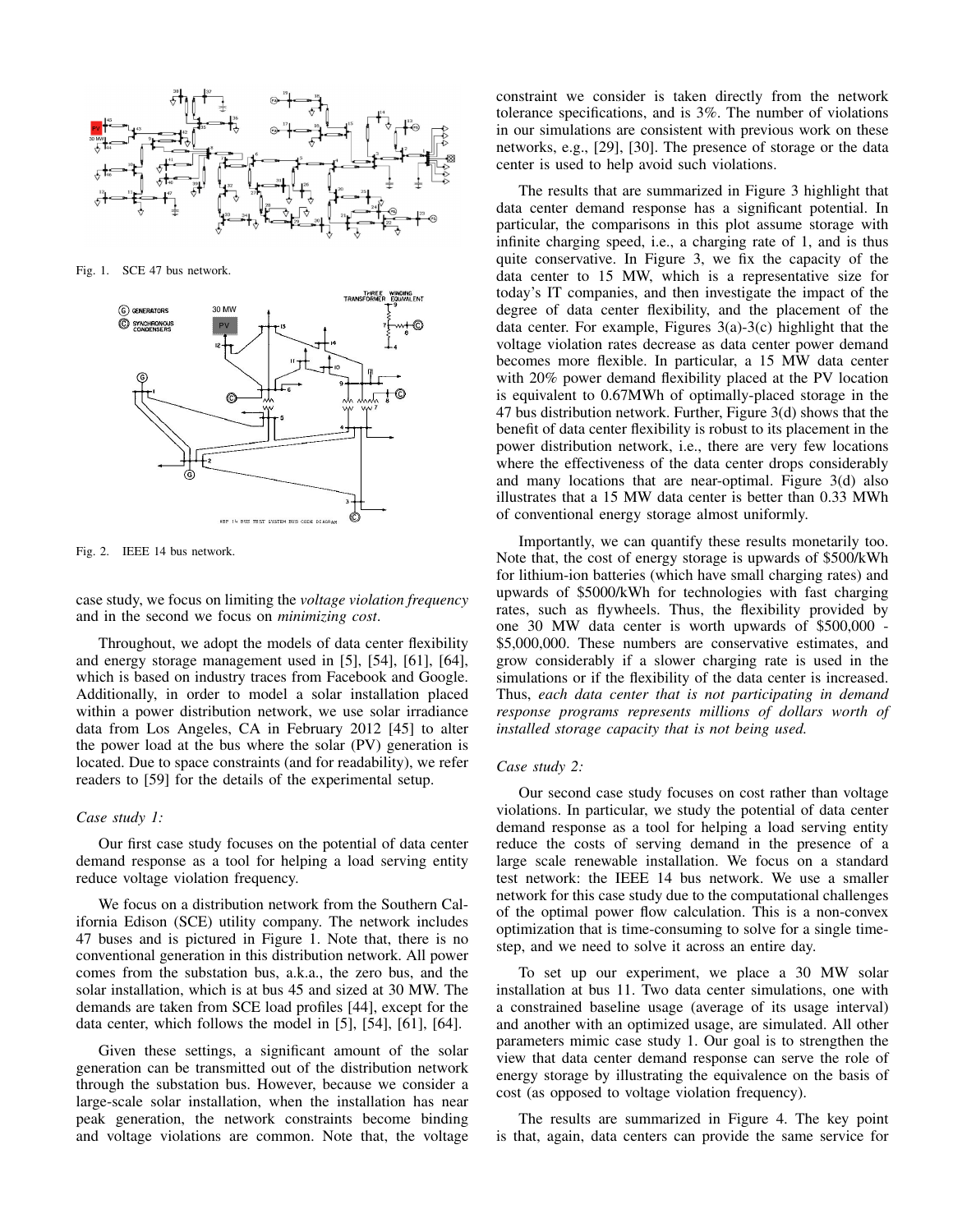

Fig. 3. Comparison of a 15 MW data center to large-scale storage in a 47 bus SCE distribution network. (a)-(c) show the violation frequency as a function of the amount of data center flexibility, and compare it to optimally placed storage. (d) shows the violation frequency resulting from a data center with 20% flexibility versus 0.33 MWh of storage, for each location.



Fig. 4. Comparison of a 30 MW data center to large-scale storage in a 14 bus IEEE network. (a) and (b) show the cost benefits of storage and optimized usage data centers. (c) shows the cost resulting from a 30 MW data center with 20% flexibility versus storage with varying capacities.

the load serving entity as a large scale storage installation. Figure 4(a) illustrates the cost benefits of having storage, while figure 4(b) highlights the improvement of an optimized data center versus a baseline constrained one. Figure 4(c) depicts that an optimized 7 MWh large-scale storage is comparable to a 30 MW data center. Thus, *we see that data center demand response is even more valuable here than in case study 1.*

## III. OPPORTUNITIES FOR DATA CENTER PARTICIPATION IN DEMAND RESPONSE PROGRAMS

When illustrating the potential of data center participation in demand response programs in the previous section, we assumed that data centers would adjust their usage (within bounds on flexibility) exactly the way that the grid operator desired. Of course, this is not what happens in practice. However, there are many demand response programs available today that allow the grid operator to extract flexibility from participants through either price signals or direct control signals.

In this section, we survey some of the most promising opportunities for data center participation in electricity market and demand response programs that are available today. We divide the programs into two categories: programs that allow for either "passive" or "active" participation. By passive participation programs, we mean those where participation does not seek to have direct impact on the electricity market, as opposed to active participation programs where participation aims to directly affect the market, e.g., through bidding.

## *A. Opportunities for passive participation*

Passive programs typically use some sort of "smart" pricing approach. That is, consumers are encouraged to *individually* and *voluntarily* manage their loads through the use of pricing signals. These programs come in a variety of forms. The following list shows some of the most common in the U.S.:

- *Time-of-Use Pricing*: Certain times during the day are identified as peak, mid-peak, and off-peak hours, each group having distinct rates for electricity. For example, Portland General Electric Utility has identified 3:00- 8:00 PM as peak hours, with peak prices being three times higher than off-peak prices [74].
- *Inclining Block Rates*: Beyond a threshold in the consumer's monthly, daily, or hourly load, the price increases to a higher value [79]. This encourages consumers to keep their load below a certain level at certain times. Inclining block rates are practiced, e.g., by Clatskanie Public Utility for residential users [18] and by Alabama Power for industrial consumers [6].
- *Peak Pricing*: Many utilities also use peak pricing (PP) for large industrial loads, based on their maximum demand. The maximum demand might be calculated separately for on-peak, off-peak, or mid-peak hours. For example, Riverside Public Utility calculates the maximum demand for each on-peak, off-peak, and mid-peak period based on the maximum average kilowatt input recorded by metering instruments during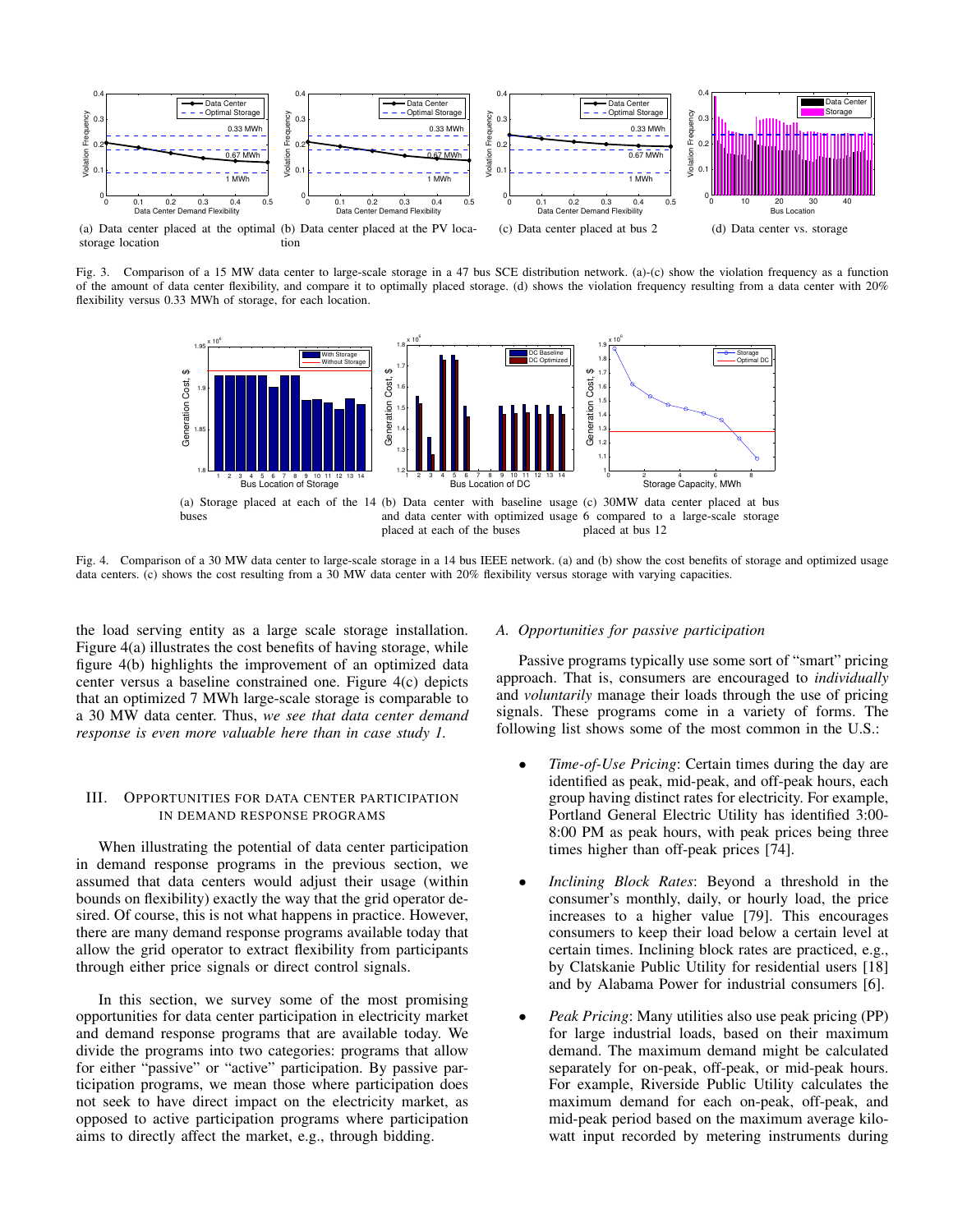any 15-minute metered interval in each month [81].

- *Coincident Peak Pricing*: Under coincident peak pricing (CPP), industrial consumers are charged a very high price (often over 200 times higher than the base rate) for usage during the coincident peak hour, i.e., the hour when the most electricity is requested from the utility's wholesale power supplier. These coincident peaks may typically be accompanied by advance but short (e.g., 5 minutes) notice, and are often limited to a maximum number of hours per year. In case of Fort Collins Utilities in Colorado [60], [96], it is common to have about 10 to 12 critical peak warning notices every month.
- *Day-Ahead Pricing*: While time-of-use prices are fixed for several months and limited to only two or three price levels, it is becoming common for many utilities to also offer day-ahead prices (DAPs) that are calculated based on the clearing market prices in the day-ahead market and carry a separate price for each hour of the next day. For example, Ameren Illinois Utilities offer day-ahead prices that are updated daily at 4:30 PM and provide a full table of electricity prices for each hour during the next day [7].
- *Real-Time Pricing*: It some regions, e.g., in Electric Reliability Council of Texas (ERCOT), for consumers to be charged at real-time prices (RTPs) [27]. Such prices are established every 15 minutes based on the clearing market prices in real-time market. Thus, RTPs are not known at the time of usage as they are calculated only after-the-fact. This can cause uncertainties to consumers; however, since RTP charging eliminates the large "insurance premium" that paid for the luxury of purchasing power at flat or pre-determined rates, it can lead to big savings for certain consumers.

## *B. Opportunities for active participation*

In contrast to the opportunities for passive participation, which primarily involve responses to price signals, the market programs we discuss here require active participation in a market via the submission of bids or negotiation. Programs of this type that are appropriate for data centers fall into three categories: wholesale electricity markets, ancillary services markets, and load reduction markets. Each one has multiple participation opportunities, as we explain below.

*1) Wholesale markets:* While it is typical for consumers to buy electricity from regional retailers, some independent system operators (ISOs), such as ERCOT and California ISO, have recently developed a market that allows consumers to purchase electricity directly from power suppliers by actively participating in one or both of the following markets. These options offer tremendous flexibility to purchase traditional and/or green energy to larger costumers, such as data centers.

• *Bilateral markets*: A medium or large data center can enter a bilateral contract with a power supplier to buy electricity or generation rights under mutual agreements. Bilateral contracts are confidential and flexible. Therefore, data centers can negotiate purchase contracts that can best fit their energy needs given their load characteristics and load control capabilities.

• *Power markets*: A data center may also participate in the wholesale market. A common option for major load entities is to submit "limit order" bids to the day-ahead market. For each hour of the day  $h$ , such bids indicate that the data center is willing to buy  $L<sub>h</sub>$ MW electricity at a price no higher than  $p_h$ . Once the day-ahead auction is processed, if the market clearing price at hour h stays below  $p_h$ , then the data center purchases the rights to the  $L_h$  MW of electricity at hour  $h$  and pays the market clearing price. Otherwise, it does not receive the rights to the  $L_h$  MW of electricity at hour  $h$  and must purchase needed energy in the real-time market at "unknown prices".

*2) Ancillary Service markets:* Another opportunity that is well-suited to data centers is to participate in ancillary service markets as a "load resource". In fact, many of the existing ancillary service markets, e.g., PJM and ERCOT, allow providing a portion (e.g., 20%, in case of PJM) of their ancillary services from load resources. Ancillary services are defined as the services necessary to support the transmission of energy to loads while maintaining reliable operation and security of the electricity transmission system.

Balancing supply and demand can be achieved by either adjusting generation or adjusting consumption. Therefore, payments for load reductions to load resources are equal, dollar for dollar, to that which suppliers are paid for increasing generation. In fact, similar to generators, the "value" of a load resource (e.g., a large data center) depends on three factors: (i) how quickly it can respond to change (reduce or increase) its load; (ii) the cost at which a load resource is willing to adjust its load; and (iii) the market condition at which the service was offered. Accordingly, there are different ancillary services that could be offered by load resources based on their capabilities. In PJM and ERCOT, such services differ in response time and are as follows [27], [72]:

- *Spinning reserves:* In this service, a command to interrupt or reduce the load comes either from an on-site under-frequency relay (UFR) or through a (*10 minutes-ahead or shorter*) notice signal from the ISO. The load resource is then required to provide holding service for at least 15 minutes and up to multiple hours. The spinning reserve service is also referred to as "responsive reserve service".
- *Non-spinning reserves:* Non-spinning reserves provide the same service as spinning reserves, but are not required to respond to notices as quickly, i.e., signals arrive with *30-minutes notice* typically.
- *Regulation services:* When offering regulation service, a flexible load (such as data center) needs to respond to up/down signals that arrive, e.g., *every 4 or 10 seconds*, by decreasing/increasing the load accordingly, while meeting rigorous performance monitoring criteria. Regulation can be done at different resolutions. For example, in PJM, there are two, Reg A (traditional) and Reg D (dynamic), regulation signals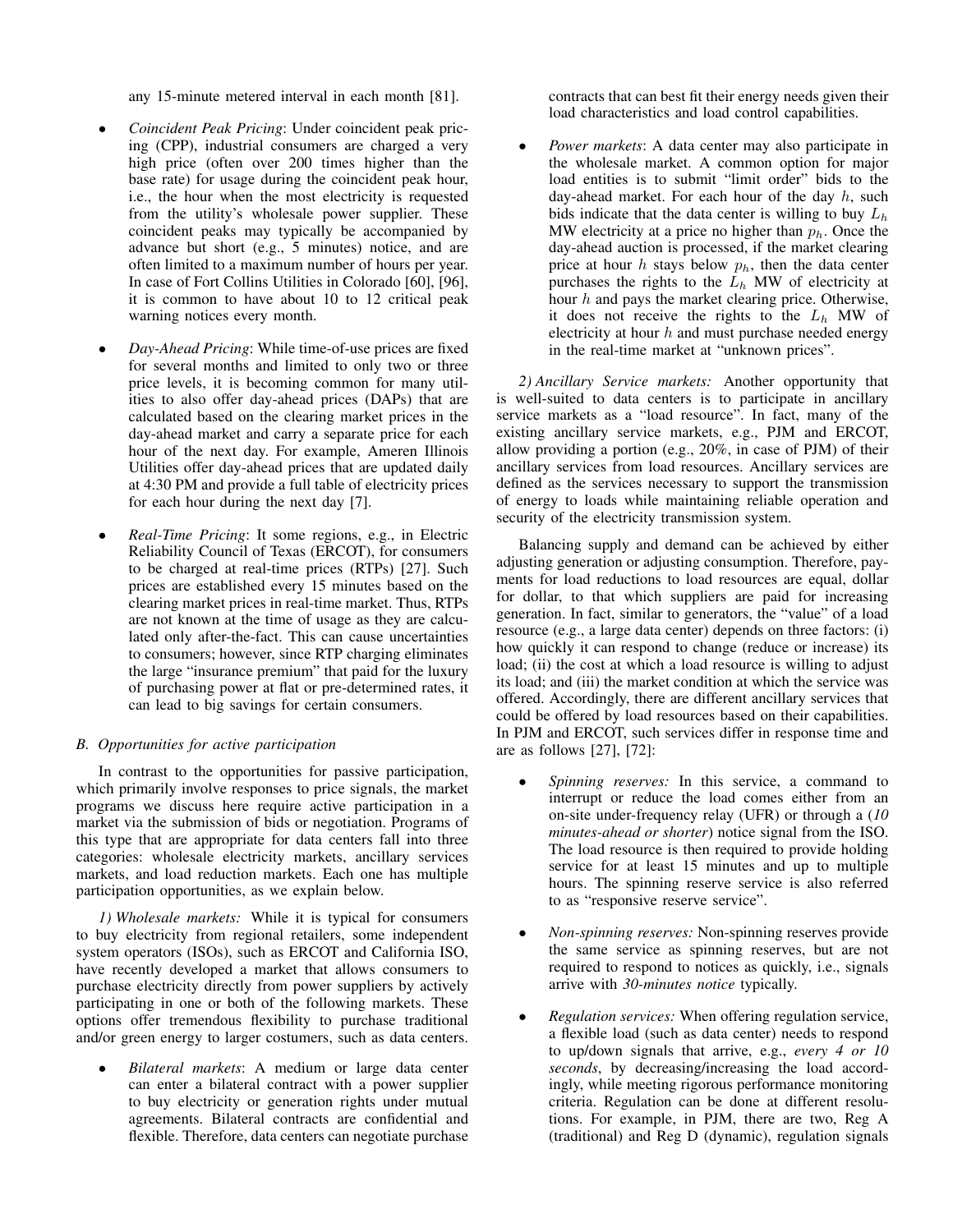[72]. Reg D command signals fluctuate more severely. Accordingly, there is a higher payment for offering dynamic regulation.

In general, making decisions to offer ancillary service is very difficult. However, if it is done properly, it has the potential to bring major financial benefits to data centers, in addition to helping the grid. To be qualified as a load resource, a data center must (i) meet a minimum flexible load capacity (e.g., 1 MW in ERCOT), (ii) install real-time telemetry systems, and (iii) pass and maintain high scores in "performance tests".

The payments for participation in such programs are quite complicated. We give a brief overview in the following.

- *Load resource payments*: Load resources that offer ancillary services typically receive two types of payments. The first payment is the *"capacity payment"*, which is made simply for being available. The second payment is the *"operation payment"*, which is made only if the service was actually called. For the responsive and non-spinning reserves, this payment is typically calculated based on the *locational marginal price* (LMP) at the power grid bus where the load resource is located. For regulation services, additional payments are made based on *"mileage"* for each regulation signal type [72], which is combined with several factors such as LMP, "benefit factor" (that indicates the scarcity of load and generation resources to perform regulation), "historical performance score" of the load resource, and the total regulation capacity that is offered by the load resource.
- *Performance evaluation*: While assessing the performance of reserve services is typically simple, the performance evaluation for regulation services requires advanced monitoring and analysis. For example, PJM evaluates regulation performance based on scores on *"delay"*, *"correlation"*, and *"precision"* [73]. The Delay Score quantifies the delay between the regulation signal and changes in demand. The Correlation Score measures the accuracy in matching the regulation signal, using the correlation between regulation and response signals. The Precision Score is calculated as an hourly average of the difference between the regulation and response signals over 10 seconds sampling intervals. The final performance score is calculated as a weighted summation of all three scores. Maintaining a minimum (e.g., 75%) score is needed to stay qualified to offer regulation services.
- *Bidding process*: The bids for offering ancillary services are submitted to ancillary service markets. Various information must be included in the bid. For example, for regulation services, the capacity and the regulation type (traditional or dynamic) should be indicated. The financial element of the bid could be *"cost-based"* or *"price-based"*. The former parameterizes the service cost function, e.g., in terms of start-up and incremental costs for local generators. The latter is in the form of price schedules that indicate the price of offering the service at each time of operation.

*3) Voluntary Load Reduction:* A third option well-suited for data centers is to offer some voluntary services to regional grid operators. For example, in ERCOT, industrial consumers can offer "voluntary load reduction" services to regional operators, called Qualified Scheduling Entities (QSEs). There are at least two key distinctions between offering load reduction to QSEs and offering ancillary services to ISOs that lead to important differences for data center management. First, such services are voluntary and usually guarantee only best-effort services, thus participation carries little or no risk. In turn, they typically have lower payments. Second, they do not require bidding and have flexible contracts. Thus, a potential load resource such as data center will need to negotiate with its corresponding QSE to settle down the terms of the contract.

## IV. CHALLENGES THAT LIMIT DATA CENTER PARTICIPATION IN DEMAND RESPONSE

The previous sections have highlighted the potential for data center demand response and the opportunities data centers have for participation. It is important to emphasize that data center participation in demand response programs truly has the potential to be a "win-win": data centers provide a significant service to grid operators *and* demand response programs provide a significant revenue source for data centers.

However, despite this potential "win-win" opportunity, data centers today are largely non-participants in the demand response programs we discuss above. The reasons for this are not mysterious. There are a number of significant challenges that lead to this unfortunate fact. Below, we outline some of these biggest reasons. Then, in the next section, we discuss recent research progress in the academic and industrial research communities that is beginning to alleviate these challenges.

## *Challenge 1: Regulation and market maturity*

First and foremost, it is important to emphasize that, though we have outlined a large number of participation opportunities for data centers in demand response programs, many of these programs are not available to data centers in markets today. While some utilities have been quick to move to adjust regulations to allow greater participation in market programs, many have been quite slow. As a result, in any given area, the opportunities for data center demand response participation may be limited to simple, traditional smart pricing programs such as coincident peak pricing which, as we discuss next, are not well-suited for the risk tolerance of data centers.

## *Challenge 2: Risk management*

Data centers are typically in the business of maximizing uptime and performance, and energy issues are certainly secondary to maintaining strong guarantees about these primary measures. However, participation in demand response programs always comes with some risk. This risk may be purely financial, e.g., in passive participation programs, or it may have the possibility of uptime/performance degradations, e.g., in active participation programs. As a result, risk management is a crucial issue for data center participation in demand response programs. Taking a huge financial/performance hit because the grid sends a price/control signal at the same point when the data center is heavily loaded is a serious concern that limits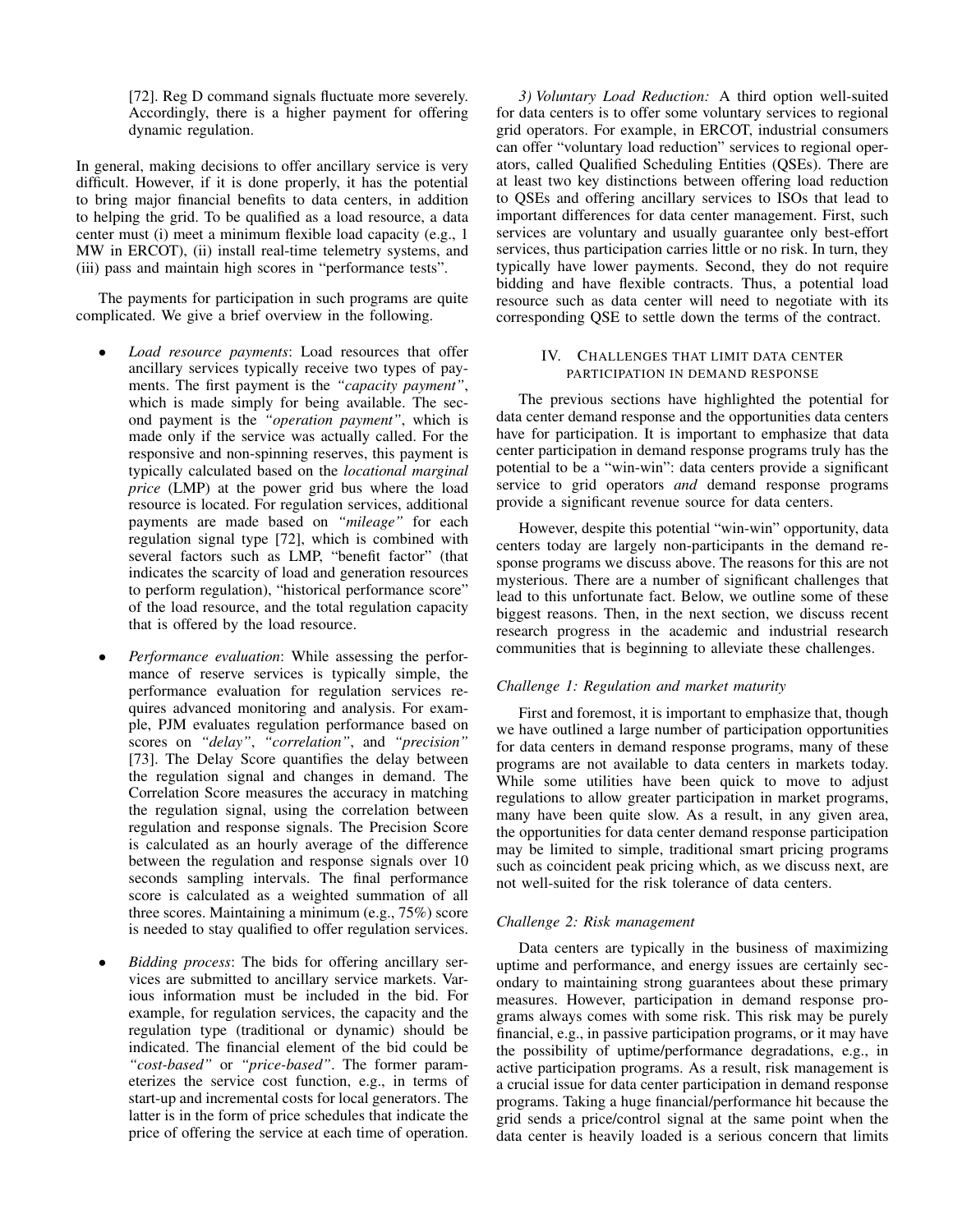data center participation in current market programs. In fact, for exactly this reason data centers prefer to negotiate long term energy contracts with fixed usage prices.

## *Challenge 3: Who has control?*

An active debate within the demand response field is that of who should have control? Grid operators would like to have a guaranteed response when they ask for it; which leads to "direct load control" programs for which the grid sends a signal to a controller of the program participant. However, of course, this is not always acceptable to participants. In particular, such programs are inappropriate for data centers given the risk management issues discussed above. The other extreme alternative is "prices-to-devices" where real-time prices are conveyed to participants; however such programs typically require huge price variation in order to extract desired responses. Again, this volatility is not acceptable given the risk tolerance of data centers. Thus, other programs must be developed in order to facilitate data center participation.

## *Challenge 4: Market complexity*

Financially, the active participation programs we have described have a huge potential for data centers. However, as we have discussed, participation in these programs is highly regulated and the bidding necessary to extract profits is something that is typically difficult to automate and incorporate into a data center management system. This complexity has, to this point, prevented data centers from entering these markets despite the financial opportunities.

## *Challenge 5: Market power*

The challenges that we have outlined so far relate to data center participation. However, there are also significant challenges on the grid operator side. One that is particularly salient is the potential for data centers to manipulate market prices. In particular, as we have discussed, data centers are very large loads. They can make up 20-50% of the load on their distribution circuit. In such situations, if they participate aggressively in some of these market programs there is a significant potential for them to wield market power to manipulate prices in their favor. Given that many of these markets have been designed for situations in which many small loads all act as price-takers, grid operators are rightfully nervous about loosening regulations to allow data center participation.

# V. RECENT PROGRESS IN DATA CENTER DEMAND RESPONSE

Given the challenges that remain before data center demand response participation can realize its potential, there are clearly many important research questions to address. To that end, a new field is emerging at the intersection of data center management and power systems that focuses on facilitating the interaction of data centers in demand response programs. In the following, we survey some of the progress that has been made toward addressing the challenges we outlined in the previous section. Note that, though progress has been made, it is clear that many, significant challenges are yet to be addressed.

We organize the progress made to this point into two categories: (A) progress toward the improved management of data centers to facilitate participation in demand response programs; and (B) progress toward the design of new market programs that are appropriate for data center participation.

## *A. Managing data center participation in demand response*

The task of managing data center participation in a demand response program is clearly a difficult one; however, because of the large literature on energy-efficient data centers that has emerged over the past decade, there are many tools that have already been well-developed at this point. In particular, techniques for right-sizing, load shifting, quality degradation, etc., are developed and, sometimes, used in practice already. However, the challenge of how to use them to optimize participation in demand response programs is still unsolved.

In particular, different demand response markets require very different strategies. Classically, much of the academic work on energy-efficient data centers has focused on time-ofuse pricing, and so there are many strategies available for such programs, e.g., [17], [32], [43], [46], [48], [52], [55], [56], [64], [65], [101], [103]. The algorithmic challenges in such designs often stem from the unpredictability of workload and the costs associated with switching the state of servers.

More generally though, there are many other options for demand response programs which can provide significantly larger financial incentives for data centers. For example, it is often beneficial for data centers to hedge long-term energy contracts with participation in spot-markets, thus creating a challenging online, multi-time scale optimization problem. Designs have started to emerge for optimizing such contracts [20], [21], [69], [76], [78], [102].

Another popular option for demand response is coincident peak pricing programs. Such programs provide a challenge for data center management since there is significant uncertainty about when coincident peak warnings will be sent to the data center, thus signaling a reduction. Recent work has looked at using online, robust optimization as a tool for managing participation in such programs [12], [49], [61], [83], [88].

The programs we have discussed so far are all passive. Participation in active demand response programs is much more challenging, and has only recently begun to be studied. For example, recent papers have looked at managing data center participation in regulation markets and ancillary service markets [2]–[4], [13]–[15], [33].

In addition to the details of the particular program, there are key challenges that demand response can create within data centers. For example, many data centers are multi-tenant, i.e., they rent space to many different tenants. In such situations, the data center operator does not have control over the computing resources and so when a demand response signal is received, it cannot manage the response directly and must find a way to encourage the tenants to respond appropriately. Some recent work has looked at designing mechanisms for this setting [80].

Another level of complexity on top of all the issues we have discussed so far is the fact that data centers often have local resources such as energy storage, renewable energy, and/or backup generators on-site. Each of these adds additional uncertainty and complexity to the participation decisions discussed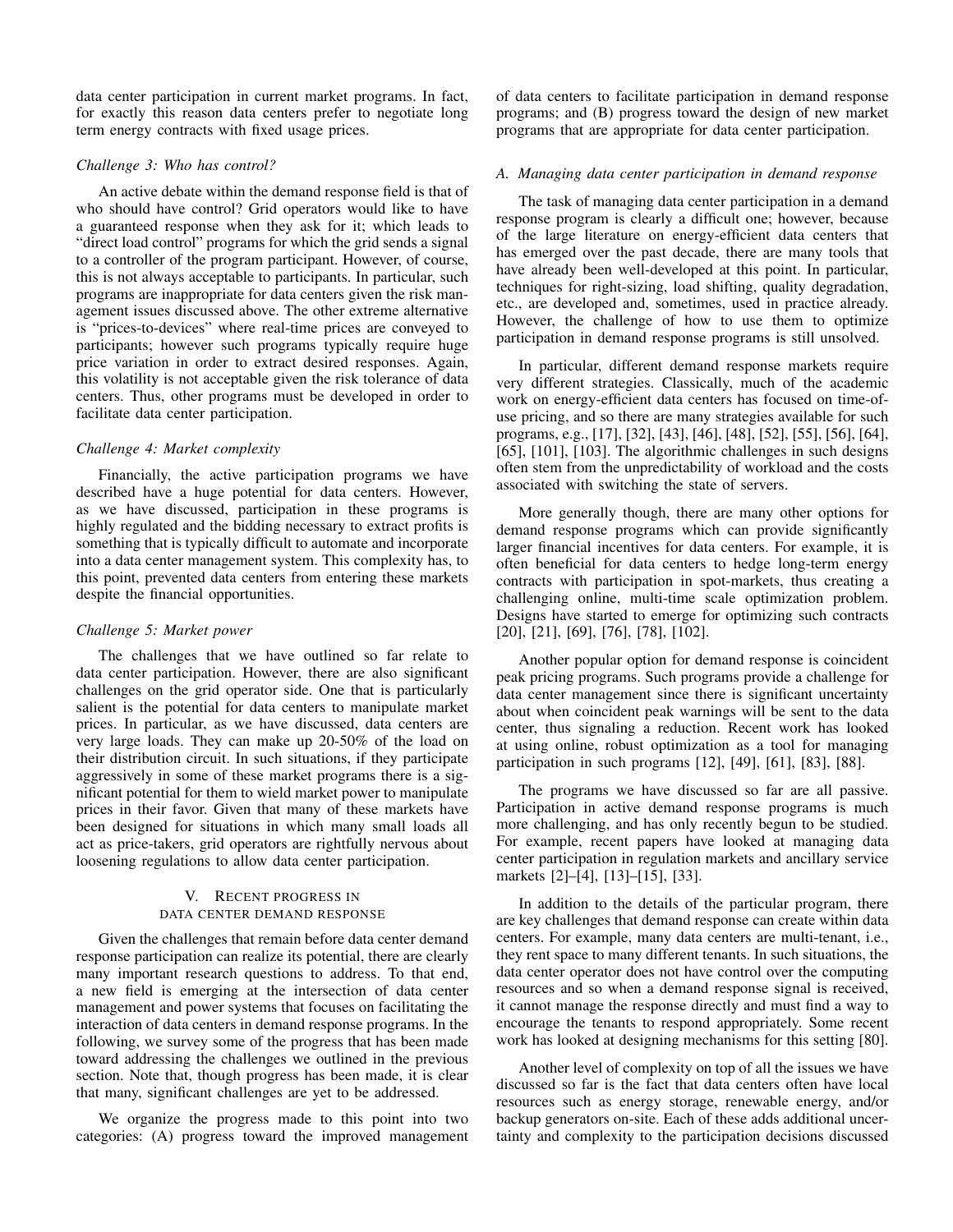above, and each has been studied by recent work [34], [35], [61], [62], [85], [87].

### *B. Design of market programs appropriate for data centers*

While significant progress has been made on developing tools and algorithms for facilitate data centers participation in demand response programs, it is clear that, in the long term, the development of new market programs are crucial to efficiently extract data centers flexibility. However, it is not at all clear yet what form these new market programs should take.

There are multiple tradeoffs at play in the design of new market programs. Should the new programs be passive or active? How much control should the load serving entity wield versus the data center? What time-scale should data centers be encouraged to provide flexibility over? These and many other questions are at the heart of the emerging research on market designs for data center demand response.

One key issue that has emerged as crucial in the design of new market programs is the market power that data centers wield. As we have already highlighted, data centers can make up a significant proportion of the load on a given distribution circuit, and thus they have the potential to significantly manipulate prices if care is not taken in design.

This worry is particularly salient given the typical "pricetaker" assumption that goes into the design of most demand response programs. Clearly data centers need not be pricetakers. However, quantifying the potential for market power is a difficult task, and only recently have market power metrics that incorporate transmission constraints begun to emerge [10], [51], [95], [99]. Noticeably, none of these metrics are designed for assessing market power on distribution networks.

Thus, there seems to be a tradeoff between pricing approaches and bid-based approaches in terms of market power versus prediction error. Specifically, bid-based approaches generally suffer if a participant has market power, e.g., [47], [91], [100], while pricing-based approaches require predicting the flexibility of participants in order to set prices efficiently, e.g., [19], [41], [53], [68], [92]. To this point, it is not yet clear which is more appropriate for data center demand response programs.

Finally, the above discussion has focused entirely on a single data center. To this point, there are no existing demand response programs that are designed to extract geographic flexibility. Such programs could be of crucial importance in areas where large-scale solar installations stress circuits across different regions in a load serving entity [66], [89].

#### VI. CONCLUDING REMARKS

In this survey we have laid out the potential benefits that come from integration of data centers into demand response programs. We have also highlighted the challenges that are currently preventing most data centers from active participation in these programs, and the ongoing research efforts in academia and industry focused on overcoming these challenges.

We would like to conclude by highlighting that it is our perspective that none of these challenges are overwhelming, and that when grid operators look at data centers they should view them as large scale energy storage installations that are sitting unused due to a lack of appropriate market programs. In particular, *each data center represents millions of dollars worth of unused fast-response storage-equivalent capacity*.

Given the lack of cost-effective large-scale energy storage, we believe that the development of market programs to extract flexibility from data centers is crucial for easing the incorporation of renewable energy into the grid as well as conducting peak-load shaving. We hope that this survey serves to highlight the research challenges that remain before the potential of large scale data center demand response can be realized.

#### ACKNOWLEDGMENT

This work was supported by NSF grants CCF 0830511, CNS 0911041, CNS 1319798, ECCS 1253516, ECCS 1307756 and CNS 0846025, DoE grant DE-EE0002890, ARO MURI grant W911NF-08-1-0233, Microsoft Research, Bell Labs, the Lee Center for Advanced Networking, and ARC grant FT0991594.

#### **REFERENCES**

- [1] Report to congress on server and data center energy efficiency. 2007.
- [2] D. Aikema, R. Simmonds, and H. Zareipour. Data centres in the ancillary services market. In *Green Computing Conference (IGCC), 2012 International*, pages 1–10. IEEE, 2012.
- [3] D. Aikema, R. Simmonds, and H. Zareipour. Data centres in the ancillary services market. In *Proc. of the IEEE International Green Computing Conference (IGCC)*, San Jose, CA, June 2012.
- [4] B. Aksanli and T. Rosing. Providing regulation services and managing data center peak power budgets. In *Proc. of the IEEE Design, Automation and Test in Europe Conference and Exhibition*, Dresden, Germany, Mar. 2014.
- [5] B. Aksanli, J. Venkatesh, L. Zhang, and T. Rosing. Utilizing green energy prediction to schedule mixed batch and service jobs in data centers. *ACM SIGOPS Operating Systems Review*, 45(3):53–57, 2012.
- [6] Alabama Power A Southern Company. Incemental Load Pricing. http://www.alabamapower.com/business/pricing-rates/pdf/ILD.pdf, Apr. 2011.
- [7] Ameren Energy. Day-ahead and Real Time Electricity Prices. https://www2.ameren.com/RetailEnergy/realtimeprices.aspx, Dec. 2012.
- [8] L. L. H. Andrew, M. Lin, and A. Wierman. Optimality, fairness and robustness in speed scaling designs. In *Proc. of ACM Sigmetrics*, 2010.
- [9] W. Baek and T. M. Chilimbi. Green: a framework for supporting energy-conscious programming using controlled approximation. In *ACM Sigplan Notices*, volume 45, pages 198–209. ACM, 2010.
- [10] D. W. Cai and A. Wierman. Inefficiency in forward markets with supply friction. In *Proc. of IEEE CDC*, 2013.
- [11] J. Camacho, Y. Zhang, M. Chen, and D. Chiu. Balance your bids before your bits: The economics of geographic load-balancing. In *Proc. of ACM e-Energy*, 2014.
- [12] P. Cappers, C. Goldman, and D. Kathan. Demand response in us electricity markets: Empirical evidence. *Energy*, 35(4):1526–1535, 2010.
- [13] H. Chen, M. Caramanis, and A. K. Coskun. The data center as a grid load stabilizer. *Proceedings of the Asia and South Pacific Design Automation Conference (ASP-DAC)*, 2014.
- [14] H. Chen, A. K. Coskun, and M. C. Caramanis. Real-time power control of data centers for providing regulation service. *Proc. 52nd CDC*, 2013.
- [15] H. Chen, C. Hankendi, M. C. Caramanis, and A. K. Coskun. Dynamic server power capping for enabling data center participation in power markets. In *Proceedings of the International Conference on Computer-Aided Design*, pages 122–129. IEEE Press, 2013.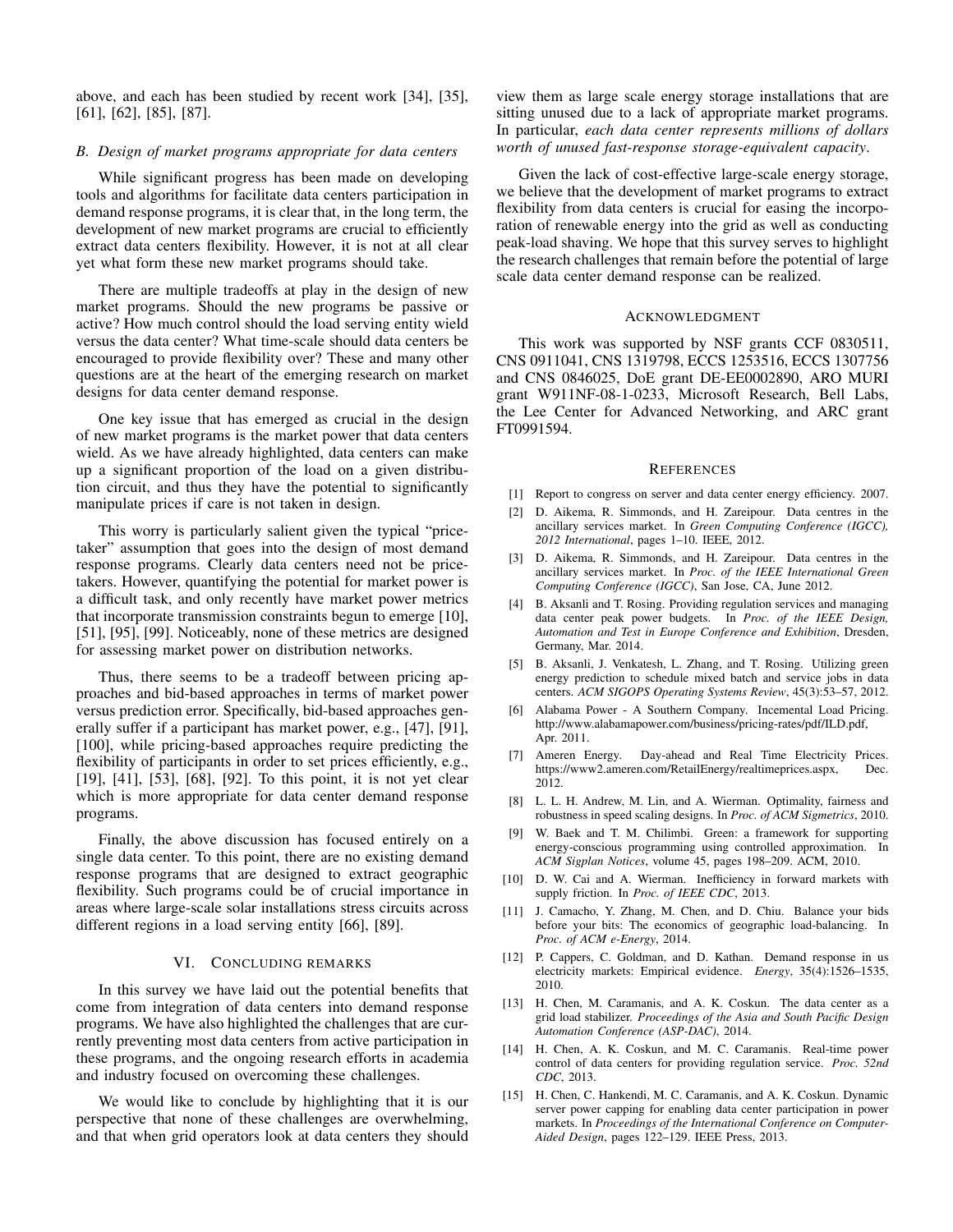- [16] L. Chen, N. Li, and S. H. Low. On the interaction between load balancing and speed scaling. In *ITA Workshop*, 2011.
- [17] Y. Chen, D. Gmach, C. Hyser, Z. Wang, C. Bash, C. Hoover, and S. Singhal. Integrated management of application performance, power and cooling in data centers. In *Proc. of NOMS*, 2010.
- [18] Clatskanie People Utility District. Rate Schedules Summary. http://www.clatskaniepud.com/Rate Schedules.htm, June 2012.
- [19] A. J. Conejo, J. M. Morales, and L. Baringo. Real-time demand response model. *IEEE Transactions on Smart Grid*, 1(3):236–242, 2010.
- [20] W. Deng, F. Liu, H. Jin, and C. Wu. Smartdpss: cost-minimizing multi-source power supply for datacenters with arbitrary demand. In *Distributed Computing Systems (ICDCS), 2013 IEEE 33rd International Conference on*, pages 420–429. IEEE, 2013.
- [21] W. Deng, F. Liu, H. Jin, C. Wu, and X. Liu. Multigreen: costminimizing multi-source datacenter power supply with online control. In *Proceedings of the fourth international conference on Future energy systems*, pages 149–160. ACM, 2013.
- [22] Department of Energy. 20% wind energy by 2030. http://www.20percentwind.org/.
- [23] Department of Energy. The smart grid: An introduction.
- [24] Department of Energy. Installed wind capacity. http://www.windpoweringamerica.gov/wind\_installed capacity.asp, June 2012.
- [25] DOE. The smart grid: An introduction. *http://energy.gov/ oe/ downloads/ smart-grid-introduction-0*, 2008.
- [26] M. Elahi, C. Williamson, and P. Woelfel. Decoupled speed scaling: Analysis and evaluation. *Performance Evaluation*, 2013.
- [27] Electric Reliability Council of Texas. Load Participation in the ERCOT Nodal Market. Prepared by the Demand-Side Working Group of the ERCOT Wholesale Market Subcommittee, Version N 1.0, June 2007.
- [28] X. Fang, S. Misra, G. Xue, and D. Yang. Smart gridthe new and improved power grid: a survey. *Communications Surveys & Tutorials, IEEE*, 14(4):944–980, 2012.
- [29] M. Farivar, C. R. Clarke, S. H. Low, and K. M. Chandy. Inverter var control for distribution systems with renewables. In *IEEE SmartGrid-Comm*, pages 457–462, 2011.
- [30] M. Farivar, R. Neal, C. Clarke, and S. Low. Optimal inverter var control in distribution systems with high pv penetration. In *IEEE Power and Energy Society General Meeting*, pages 1–7, 2012.
- [31] Federal Energy Regulatory Commission. National assessment of demand response potential. 2009.
- [32] A. Gandhi, Y. Chen, D. Gmach, M. Arlitt, and M. Marwah. Minimizing data center SLA violations and power consumption via hybrid resource provisioning. In *Proc. of IGCC*, 2011.
- [33] M. Ghamkhari and H. Mohsenian-Rad. Data centers to offer ancillary services. In *Proc. of the IEEE International Conference on Smart Grid Communications (SmartGridComm)*, 2012.
- [34] M. Ghamkhari and H. Mohsenian-Rad. Optimal integration of renewable energy resources in data centers with behind-the-meter renewable generator. In *Proc. of IEEE International Conference on Communications (ICC)*, 2012.
- [35] M. Ghamkhari and H. Mohsenian-Rad. Energy and performance management of green data centers: a profit maximization approach. *IEEE Trans. on Smart Grid*, 4(2):1017–1025, 2013.
- [36] M. Ghamkhari and H. Mohsenian-Rad. Profit maximization and power management of green data centers supporting multiple slas. In *Proc. of IEEE International Conference on Computing, Networking and Communications (ICNC)*, 2013.
- [37] G. Ghatikar, V. Ganti, N. Matson, and M. Piette. Demand response opportunities and enabling technologies for data centers: Findings from field studies. 2012.
- [38] G. Ghatikar, M. A. Piette, S. Fujita, A. McKane, J. Han, A. Radspieler, K. Mares, and D. Shroyer. Demand response and open automated demand response opportunities for data centers. *California Energy Commission, PIER Program and Pacific Gas and Electric Company (PG&E)*, 2010.
- [39] D. Gmach, J. Rolia, C. Bash, Y. Chen, T. Christian, A. Shah,

R. Sharma, and Z. Wang. Capacity planning and power management to exploit sustainable energy. In *Proc. of CNSM*, 2010.

- [40] S. Govindan, D. Wang, A. Sivasubramaniam, and B. Urgaonkar. Aggressive datacenter power provisioning with batteries. *ACM Transactions on Computer Systems (TOCS)*, 31(1):2, 2013.
- [41] H. Mohsenian-Rad, V. Wong, J. Jatskevich, R. Schober, and A. Leon-Garcia. Autonomous Demand Side Management Based on Game-Theoretic Energy Consumption Scheduling for the Future Smart Grid. *IEEE Transactions on Smart Grid*, 1(3):320–331, Dec. 2010.
- [42] Y. He, S. Elnikety, J. Larus, and C. Yan. Zeta: scheduling interactive services with partial execution. In *Proceedings of the Third ACM Symposium on Cloud Computing*, page 12. ACM, 2012.
- [43] J. Heo, P. Jayachandran, I. Shin, D. Wang, T. Abdelzaher, and X. Liu. Optituner: On performance composition and server farm energy minimization application. *Parallel and Distributed Systems, IEEE Transactions on*, 22(11):1871–1878, 2011.
- [44] https://www.sce.com/wps/portal/home/regulatory/load-profiles.
- [45] http://www.nrel.gov/midc/lmu/.
- [46] D. Irwin, N. Sharma, and P. Shenoy. Towards continuous policydriven demand response in data centers. In *Proceedings of the 2nd ACM SIGCOMM workshop on Green networking*, pages 19–24. ACM, 2011.
- [47] R. Johari and J. N. Tsitsiklis. Parameterized supply function bidding: Equilibrium and efficiency. *Operations research*, 59(5):1079–1089, 2011.
- [48] C. Kelly, A. Ruzzelli, and E. Mangina. Using electricity market analytics to reduce cost and environmental impact. In *Green Technologies Conference, 2013 IEEE*, pages 414–421. IEEE, 2013.
- [49] S. Kiliccote, M. A. Piette, and D. Hansen. Advanced controls and communications for demand response and energy efficiency in commercial buildings. 2006.
- [50] J. Koomey. Growth in data center electricity use 2005 to 2010. *Oakland, CA: Analytics Press. August*, 1:2010, 2011.
- [51] Y. Y. Lee, R. Baldick, and J. Hur. Firm-based measurements of market power in transmission-constrained electricity markets. *IEEE Transactions on Power Systems*, 26(4):1962–1970, Nov. 2011.
- [52] J. Li, Z. Li, K. Ren, and X. Liu. Towards optimal electric demand management for internet data centers. *Smart Grid, IEEE Transactions on*, 3(1):183–192, 2012.
- [53] N. Li, L. Chen, and S. H. Low. Optimal demand response based on utility maximization in power networks. In *IEEE Power and Energy Society General Meeting*, pages 1–8, 2011.
- [54] M. Lin, Z. Liu, A. Wierman, and L. Andrew. Online algorithms for geographical load balancing. In *Proc. of IGCC*, 2012.
- [55] M. Lin, A. Wierman, L. L. H. Andrew, and E. Thereska. Dynamic right-sizing for power-proportional data centers. In *Proc. of INFO-COM*, 2011.
- [56] Z. Liu, Y. Chen, C. Bash, A. Wierman, D. Gmach, Z. Wang, M. Marwah, and C. Hyser. Renewable and cooling aware workload management for sustainable data centers. In *Proc. of ACM Sigmetrics*, 2012.
- [57] Z. Liu, M. Lin, A. Wierman, S. H. Low, and L. L. H. Andrew. Geographical load balancing with renewables. In *Proc. ACM Green-Metrics*, 2011.
- [58] Z. Liu, M. Lin, A. Wierman, S. H. Low, and L. L. H. Andrew. Greening geographical load balancing. In *Proc. ACM Sigmetrics*, 2011.
- [59] Z. Liu, I. Liu, S. Low, and A. Wierman. Pricing data center demand response. In *Proc. ACM Sigmetrics*, 2014.
- [60] Z. Liu, B. Razon, A. Wierman, and Y. Chen. Data center demand response: Avoiding the coincident peak via workload shifting and local generation. *Under submission*, 2012.
- [61] Z. Liu, A. Wierman, Y. Chen, B. Razon, and N. Chen. Data center demand response: Avoiding the coincident peak via workload shifting and local generation. *Performance Evaluation*, 70(10):770–791, 2013.
- [62] L. Lu, J. Tu, C.-K. Chau, M. Chen, and X. Lin. Online energy generation scheduling for microgrids with intermittent energy sources and co-generation. In *Proceedings of the ACM SIGMETRICS/international conference on Measurement and modeling of computer systems*, pages 53–66. ACM, 2013.